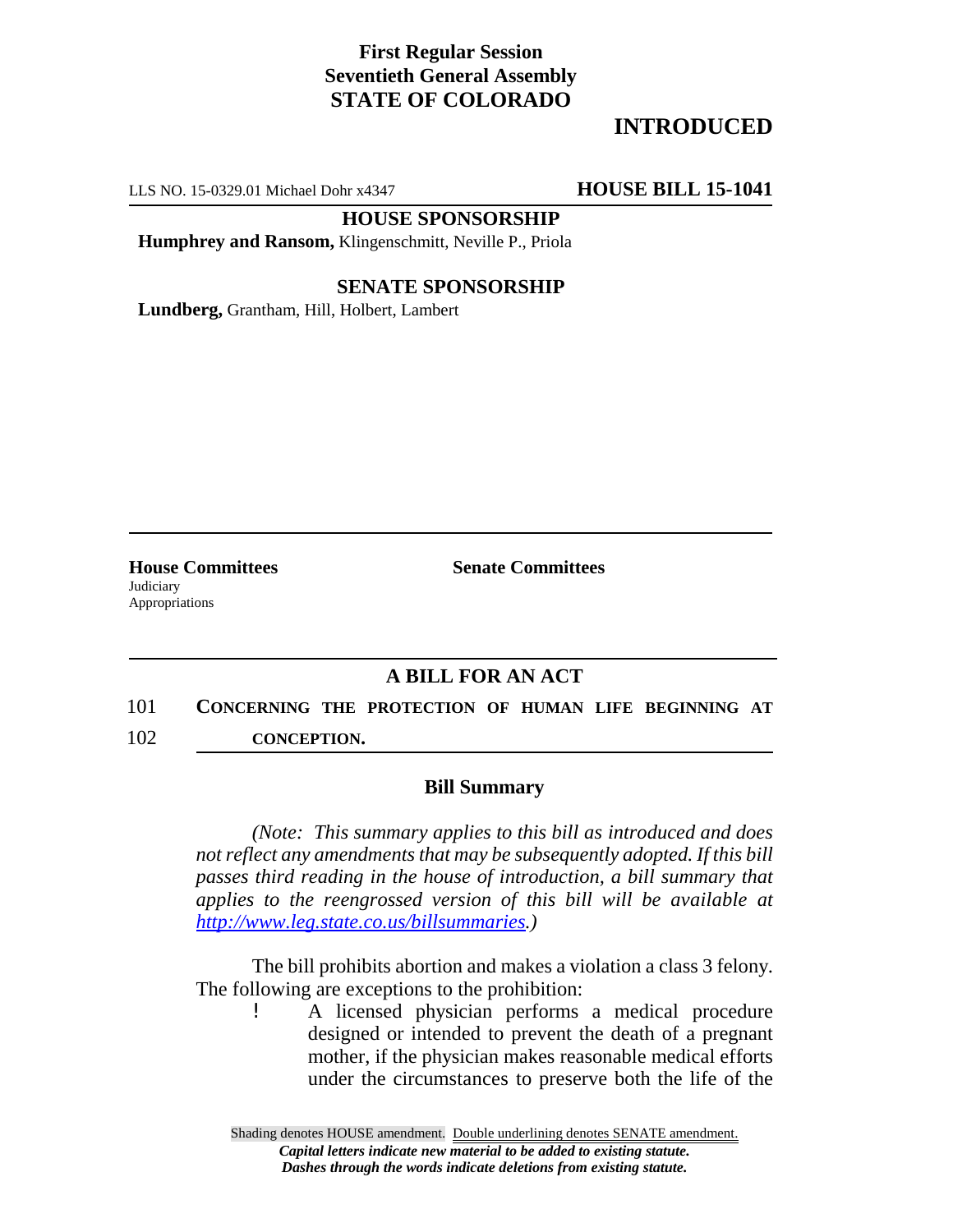mother and the life of her unborn child in a manner consistent with conventional medical practice; and

! A licensed physician provides medical treatment to the mother that results in the accidental or unintentional injury or death to the unborn child.

The pregnant mother upon whom an abortion is performed or attempted is not subject to a criminal penalty. The sale and use of contraception is not prohibited by the bill. A conviction related to the abortion prohibition constitutes unprofessional conduct for purposes of physician licensing.

*Be it enacted by the General Assembly of the State of Colorado:*

 **SECTION 1. Legislative intent.** (1) It is the intent of the general assembly to make the practice of abortion illegal in the state of Colorado. In doing so, the general assembly has chosen not to repeal the existing statutes or portions of statutes that relate to abortion in the state of Colorado. It is the intent of the general assembly that those statutes or portions of statutes that relate to abortion not be enforced as long as part 9 of article 6 of title 18, Colorado Revised Statutes, is in effect.

 (2) It is the further intent of the general assembly that if and as 10 long as any portion of part 9 of article 6 of title 18, Colorado Revised Statutes, is declared unconstitutional by an appellate court, the existing statutes or portions of statutes that relate to abortion shall be enforced as law.

 **SECTION 2.** In Colorado Revised Statutes, **add** part 9 to article 6 of title 18 as follows:

 PART 9 ABORTION PROHIBITION **18-6-901. Definitions.** AS USED IN THIS PART 9, UNLESS THE CONTEXT OTHERWISE REQUIRES:

(1) "FERTILIZATION" MEANS THAT POINT IN TIME WHEN A MALE

-2- HB15-1041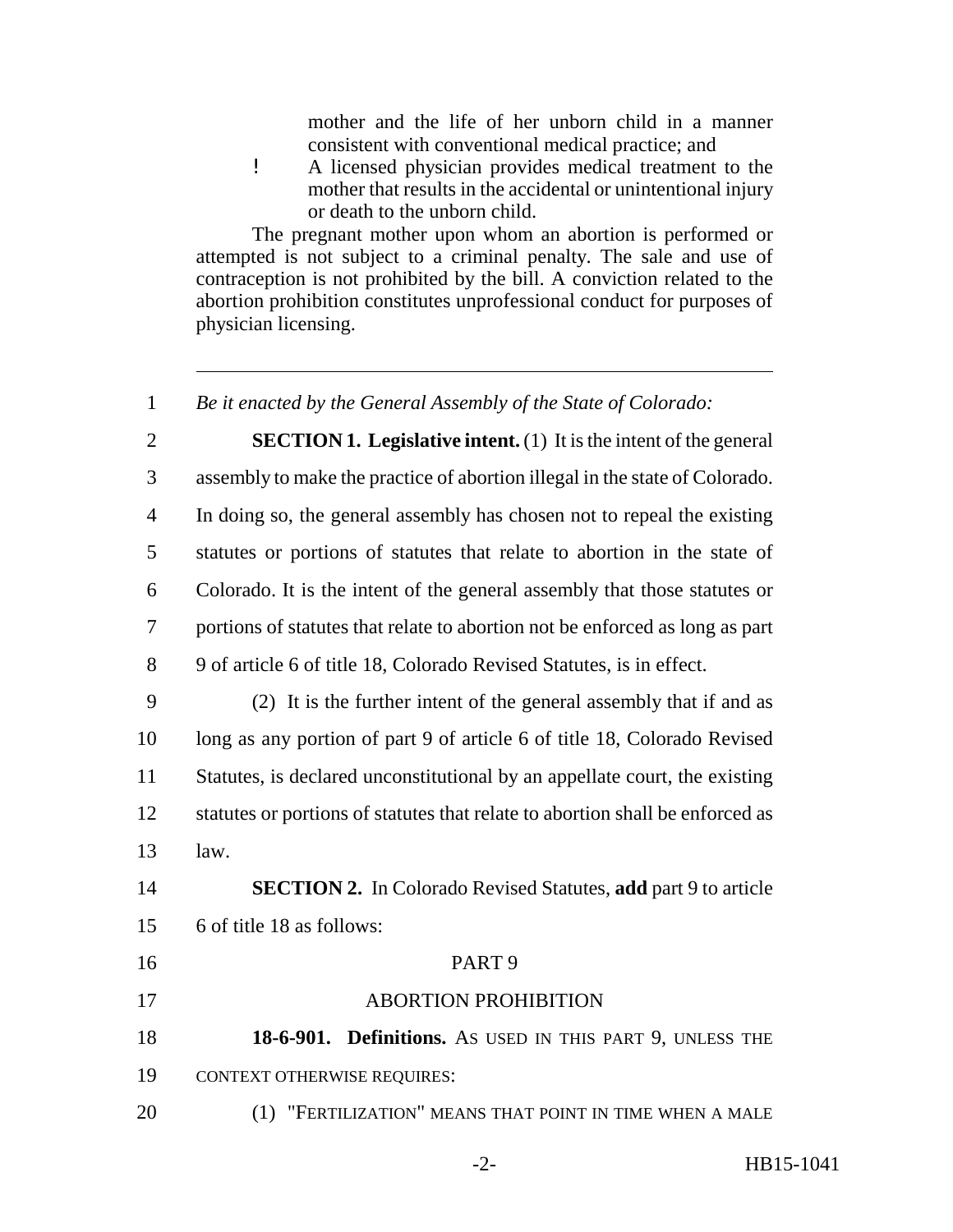HUMAN SPERM PENETRATES THE ZONA PELLUCIDA OF A FEMALE HUMAN OVUM.

 (2) "PREGNANT" OR "PREGNANCY" MEANS THE HUMAN FEMALE REPRODUCTIVE CONDITION OF HAVING A LIVING UNBORN HUMAN BEING WITHIN HER BODY THROUGHOUT THE ENTIRE EMBRYONIC AND FETAL AGES OF THE UNBORN CHILD FROM FERTILIZATION TO FULL GESTATION AND CHILDBIRTH.

 (3) "UNBORN HUMAN BEING" OR "UNBORN CHILD" MEANS AN INDIVIDUAL LIVING MEMBER OF THE SPECIES HOMO SAPIENS, THROUGHOUT THE ENTIRE EMBRYONIC AND FETAL AGES OF THE UNBORN CHILD FROM FERTILIZATION TO FULL GESTATION AND CHILDBIRTH.

 **18-6-902. Abortion prohibition.** (1) A PERSON SHALL NOT KNOWINGLY ADMINISTER TO, PRESCRIBE FOR, PROCURE FOR, OR SELL TO A PREGNANT MOTHER ANY MEDICINE, DRUG, OR OTHER SUBSTANCE WITH THE SPECIFIC INTENT OF CAUSING OR ABETTING THE TERMINATION OF THE LIFE OF AN UNBORN HUMAN BEING.A PERSON SHALL NOT KNOWINGLY USE OR EMPLOY ANY INSTRUMENT OR PROCEDURE UPON A PREGNANT MOTHER WITH THE SPECIFIC INTENT OF CAUSING OR ABETTING THE TERMINATION OF THE LIFE OF AN UNBORN HUMAN BEING.

20 (2) A VIOLATION OF THIS SECTION IS A CLASS 3 FELONY.

 (3) (a) A LICENSED PHYSICIAN WHO PERFORMS A MEDICAL PROCEDURE DESIGNED OR INTENDED TO PREVENT THE DEATH OF A PREGNANT MOTHER IS NOT GUILTY OF VIOLATING THIS SECTION IF THE PHYSICIAN MAKES REASONABLE MEDICAL EFFORTS TO PRESERVE BOTH THE LIFE OF THE MOTHER AND THE LIFE OF HER UNBORN CHILD IN A MANNER CONSISTENT WITH CONVENTIONAL MEDICAL PRACTICE.

(b) A LICENSED PHYSICIAN WHO PROVIDES MEDICAL TREATMENT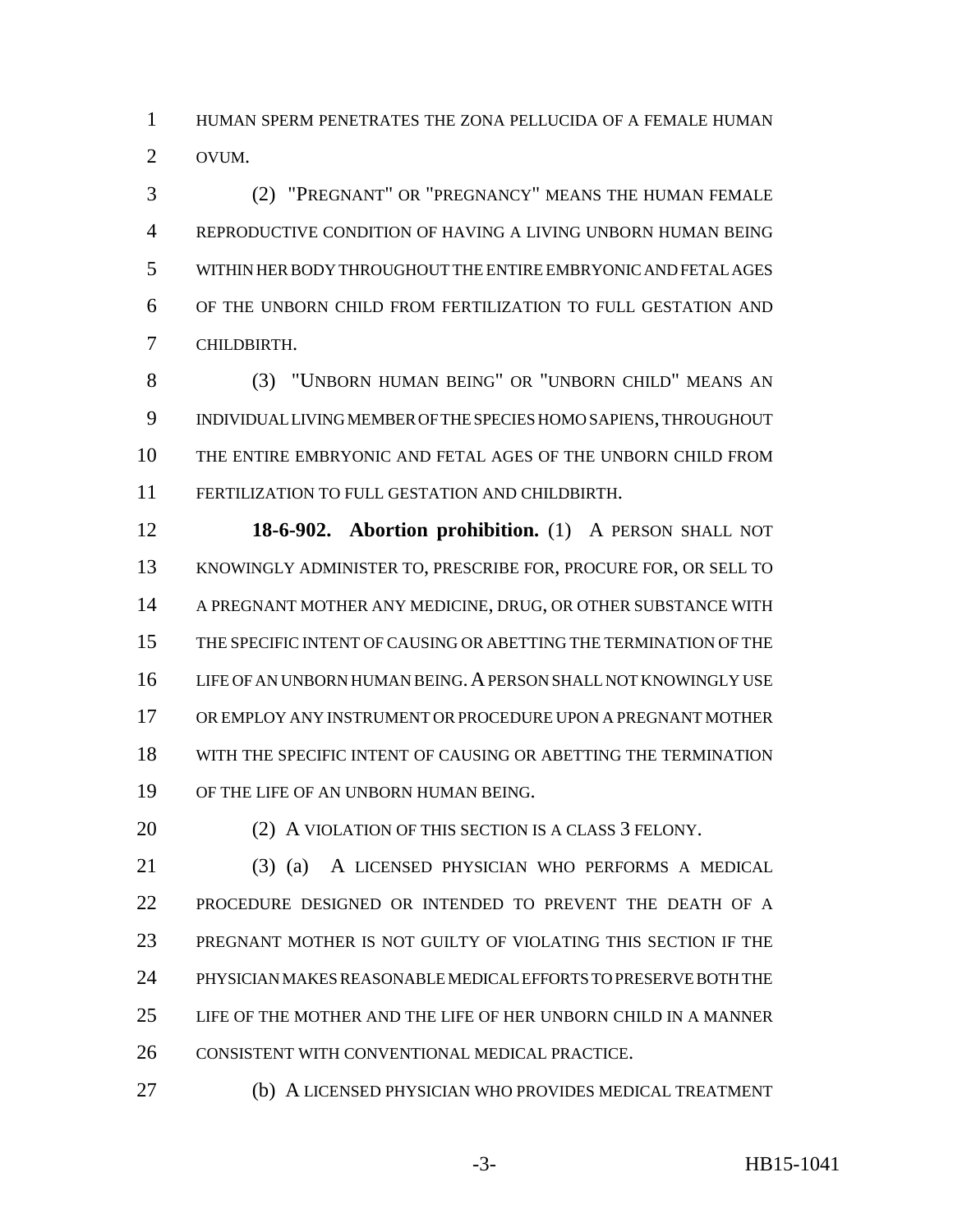TO A PREGNANT MOTHER THAT RESULTS IN THE ACCIDENTAL OR UNINTENTIONAL INJURY TO OR DEATH OF HER UNBORN CHILD IS NOT GUILTY OF VIOLATING THIS SECTION.

 (c) A PREGNANT MOTHER UPON WHOM AN ABORTION IS PERFORMED OR ATTEMPTED IS NOT GUILTY OF VIOLATING THIS SECTION. (4) NOTHING IN THIS SECTION SHALL BE CONSTRUED TO PROHIBIT THE SALE, USE, PRESCRIPTION, OR ADMINISTRATION OF A CONTRACEPTIVE MEASURE, DEVICE, DRUG, OR CHEMICAL IF IT IS ADMINISTERED PRIOR TO CONCEPTION AND IF THE CONTRACEPTIVE MEASURE, DEVICE, DRUG, OR CHEMICAL IS SOLD, USED, PRESCRIBED, OR ADMINISTERED IN ACCORDANCE WITH MANUFACTURER INSTRUCTIONS.

 **SECTION 3.** In Colorado Revised Statutes, 18-3.5-103, **amend** (1) as follows:

 **18-3.5-103. Unlawful termination of pregnancy in the first degree.** (1) A person commits the offense of unlawful termination of pregnancy in the first degree if, with the intent to terminate unlawfully the pregnancy of a woman, the person unlawfully terminates the woman's 18 pregnancy IN A MANNER OTHER THAN DESCRIBED IN SECTION 18-6-902(1). **SECTION 4.** In Colorado Revised Statutes, 18-3.5-104, **amend** (1) as follows:

 **18-3.5-104. Unlawful termination of pregnancy in the second degree.** (1) A person commits the offense of unlawful termination of pregnancy in the second degree if the person knowingly causes the unlawful termination of the pregnancy of a woman IN A MANNER OTHER 25 THAN DESCRIBED IN SECTION 18-6-902 (1).

 **SECTION 5.** In Colorado Revised Statutes, 18-3.5-105, **amend** (1) as follows: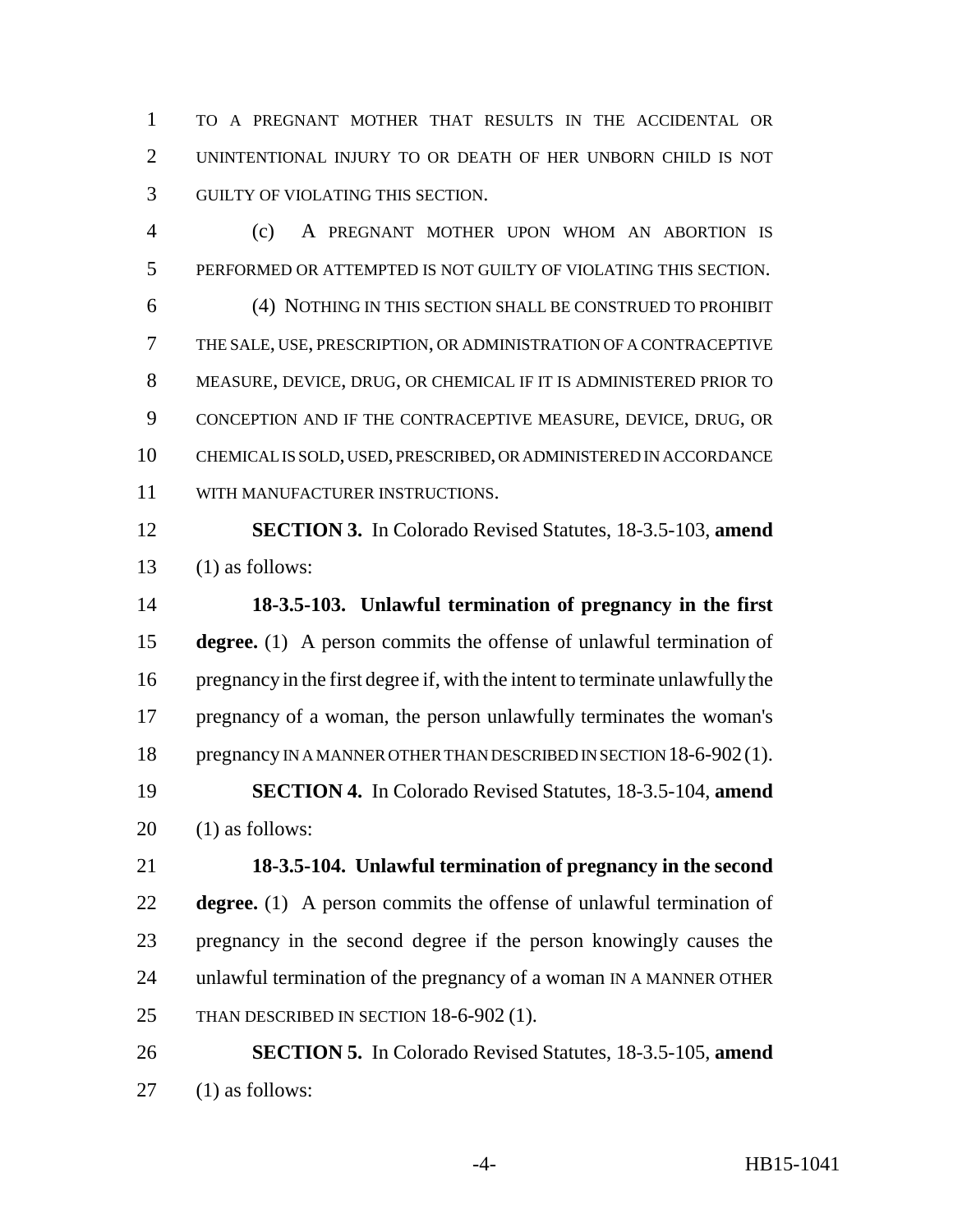**18-3.5-105. Unlawful termination of pregnancy in the third degree.** (1) A person commits the offense of unlawful termination of pregnancy in the third degree if, under circumstances manifesting extreme indifference to the value of human life, the person knowingly engages in conduct that creates a grave risk of death to another person, and thereby causes the unlawful termination of the pregnancy of a woman IN A MANNER OTHER THAN DESCRIBED IN SECTION 18-6-902 (1).

 **SECTION 6.** In Colorado Revised Statutes, 18-3.5-106, **amend** (1) as follows:

 **18-3.5-106. Unlawful termination of pregnancy in the fourth degree.** (1) A person commits the offense of unlawful termination of pregnancy in the fourth degree if the person recklessly causes the unlawful termination of the pregnancy of a woman, IN A MANNER OTHER THAN DESCRIBED IN SECTION 18-6-902 (1), at such time as the person knew or reasonably should have known that the woman was pregnant.

 **SECTION 7.** In Colorado Revised Statutes, 18-3.5-107, **amend** (1) as follows:

 **18-3.5-107. Vehicular unlawful termination of pregnancy.** (1) If a person operates or drives a motor vehicle in a reckless manner, and this conduct is the proximate cause of the unlawful termination of the pregnancy of a woman, such person commits vehicular unlawful 22 termination of pregnancy IN A MANNER OTHER THAN DESCRIBED IN SECTION 18-6-902 (1).

 **SECTION 8.** In Colorado Revised Statutes, 18-3.5-108, **amend** 25  $(1)$  (a) as follows:

 **18-3.5-108. Aggravated vehicular unlawful termination of pregnancy - definitions.** (1) (a) If a person operates or drives a motor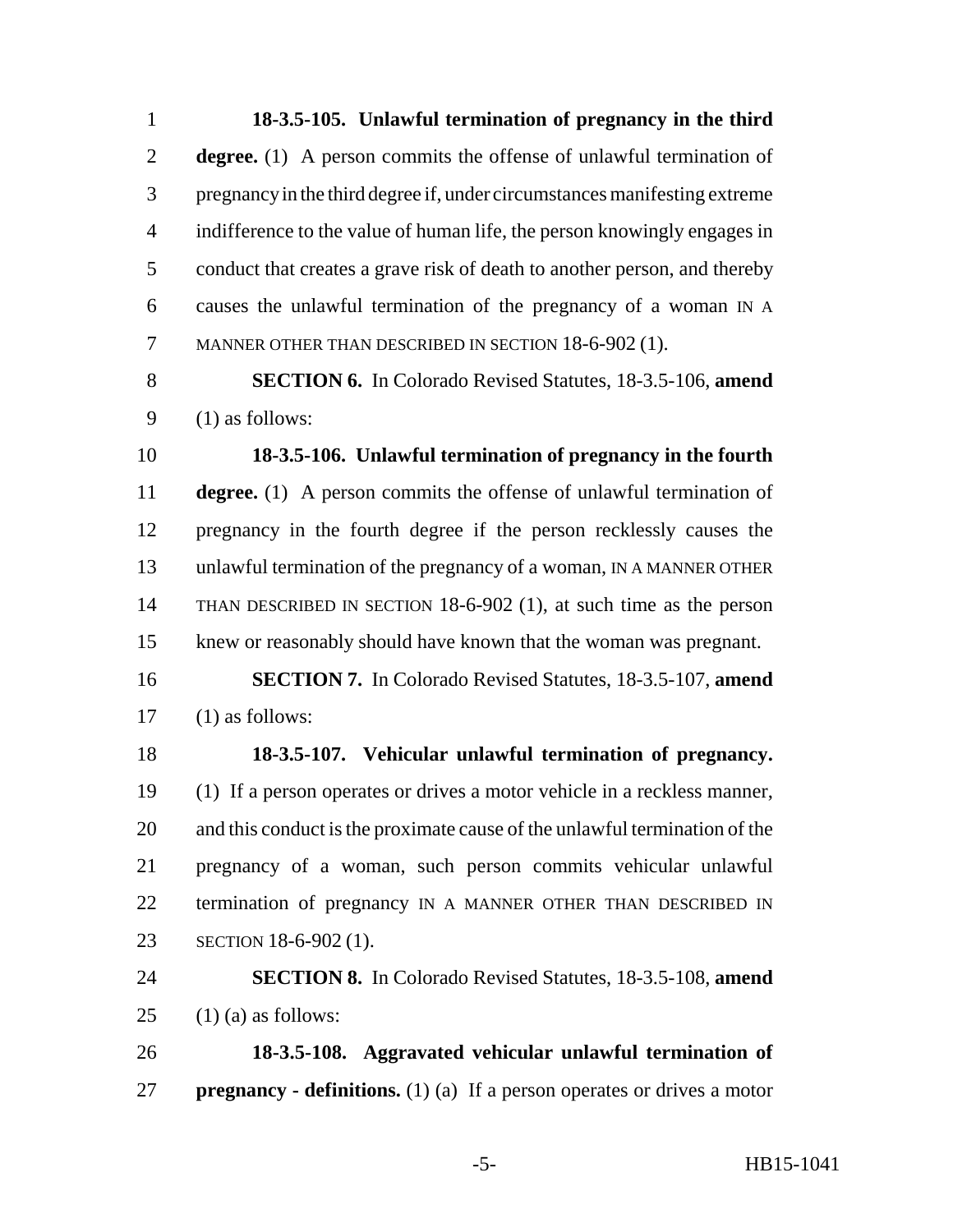vehicle while under the influence of alcohol or one or more drugs, or a 2 combination of both alcohol and one or more drugs, and this conduct is the proximate cause of the unlawful termination of the pregnancy of a woman, such person commits aggravated vehicular unlawful termination of pregnancy IN A MANNER OTHER THAN DESCRIBED IN SECTION 18-6-902 (1). This is a strict liability crime.

 **SECTION 9.** In Colorado Revised Statutes, 18-3.5-109, **amend** (1) as follows:

 **18-3.5-109. Careless driving resulting in unlawful termination of pregnancy - penalty.** (1) A person who drives a motor vehicle, bicycle, electrical-assisted bicycle, or low-power scooter in a careless and imprudent manner, without due regard for the width, grade, curves, corners, traffic, and use of the streets and highways and all other attendant circumstances and causes the unlawful termination of a pregnancy of a woman is guilty of careless driving, resulting in unlawful termination of 16 pregnancy IN A MANNER OTHER THAN DESCRIBED IN SECTION 18-6-902(1). A person convicted of careless driving of a bicycle or electrical-assisted bicycle resulting in the unlawful termination of pregnancy shall not be subject to the provisions of section 42-2-127, C.R.S.

 **SECTION 10.** In Colorado Revised Statutes, 12-36-117, **add** (1) (nn) as follows:

 **12-36-117. Unprofessional conduct.** (1) "Unprofessional conduct" as used in this article means:

 (nn) A CONVICTION FOR VIOLATING SECTION 18-6-902, C.R.S., 25 REGARDING THE PROHIBITION OF ABORTIONS.

 **SECTION 11. Potential appropriation.** Pursuant to section 2-2-703, Colorado Revised Statutes, any bill that results in a net increase